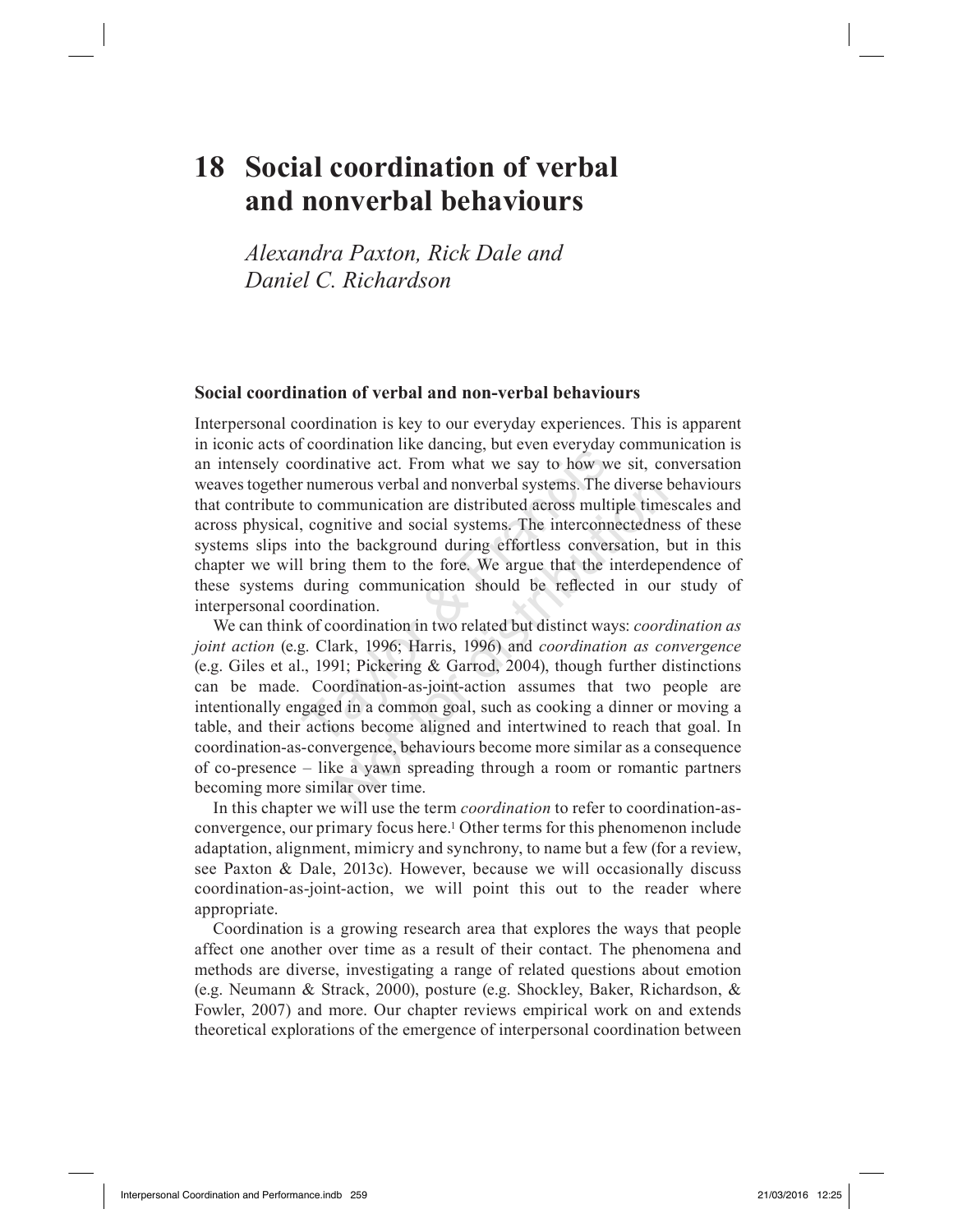verbal and nonverbal systems during interaction. Specifcally, we focus on how coordination might occur across various *levels* of communication.

Throughout the chapter we will conceptualize communication systems as constituted by two levels of description or analysis. We will refer to these two levels as *systems*, but we will emphasize that their ontological status is open to continued empirical investigation. *Top-level systems* are relatively *slower* processes that occur on a lower frequency and have fewer degrees of freedom. Examples of top-level systems might include interaction goals, interpersonal relationships and conversational context. *Bottom-level systems*, on the other hand, are relatively *faster* processes, operate on a higher frequency, and have more degrees of freedom available to them. Phonetics, gaze and body movement are examples of these kinds of bottom-level systems.

During conversation, interlocutors balance the needs and pressures of each of these systems. Basic bottom-level demands shape top-level systems, while the top-level constraints feed back into the interaction, moulding the interaction landscape available to the bottom levels (cf. Van Orden, Hollis & Wallot, 2012). To this view, nothing is considered in isolation: all cognitive, physical and social systems are highly interconnected and interdependent during communication. We here investigate interaction as a series of interconnected and interdependent systems, arguing that the bidirectional infuence across different levels of communication will provide this domain with a deeper understanding of the integrative aspect of human interaction. ailable to the bottom levels (cf. Van Orden, Ho<br>nothing is considered in isolation: all cognitive<br>highly interconnected and interdependent dur<br>stigate interaction as a series of interconnected<br>uing that the bidirectional i The consideration is a series of interconnected and interdependent during correlated and interdependent during correlated and in that the bidirectional influence across differed in that the bidirectional influence across d

# **Prominent theories of verbal coordination**

Below we highlight four theoretical perspectives on coordination: communication accommodation theory, interactive alignment theory, partner-specifc adaptation, and synergies. Though there are many others, these have been perhaps the most infuential.

#### *Communication accommodation theory*

One of the frst accounts of linguistic coordination was *communication accommodation theory* (CAT), also known as *speech accommodation theory*, *accommodation theory*, or *accommodation*. CAT explores the effects of social forces on speech at multiple scales, from speech production to social perception (e.g. Giles, Taylor & Bourhis, 1977; Giles, Coupland & Coupland, 1991; Babel, 2010). One of the defning features of CAT is its focus on the strategic *convergence* and *divergence* of speech behaviours according to social pressures. In this view, individuals are more likely to converge (or engage in similar speech behaviours) when trying to strengthen social ties and are more likely diverge (or engage in dissimilar speech behaviours) when trying to increase social distance (Giles, 1973).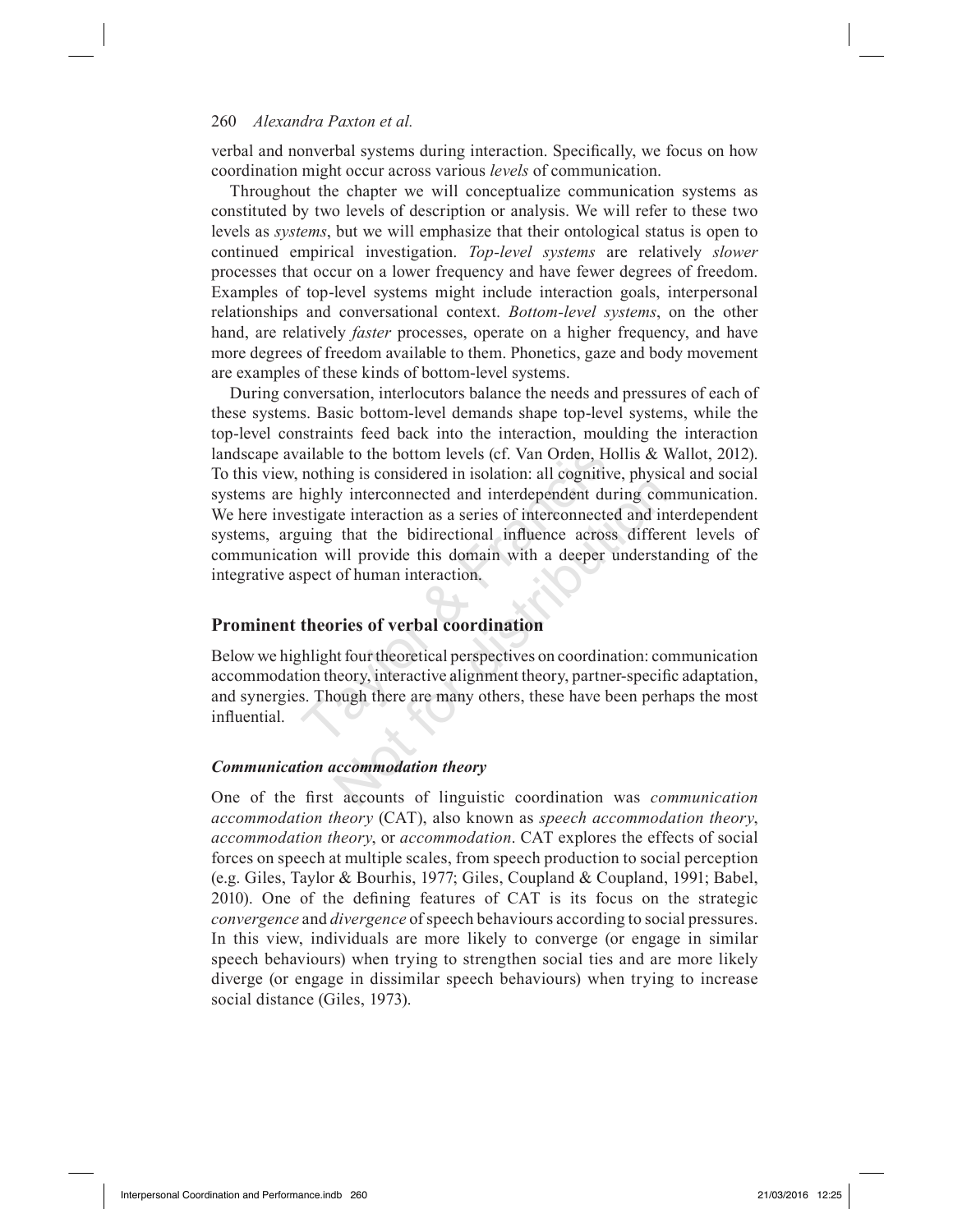#### *Interactive alignment theory*

Pickering and Garrod (2004) proposed the *interactive alignment theory* (IAT) – often known simply as *alignment* – to explain linguistic coordination as largely unintentional. Under IAT, linguistic coordination can be explained primarily through priming rather than conscious choice (e.g. Branigan, Pickering  $\&$ Cleland, 2000; Ferreira & Bock, 2006). From the seminal work (Pickering  $\&$ Garrod, 2004), alignment has been targeted as a multi-timescale (e.g. phonetics, diction, syntax) and multi-modality (e.g. speech, cognition) phenomenon in which alignment along one timescale or modality can increase alignment along other dimensions (e.g. Reitter, Moore & Keller, 2006). Perhaps due to this explicit multiscale and multimodal focus, alignment has become a highly infuential theory not only for linguistic coordination (e.g. Richardson, Taylor, Snook, Conchie & Bennell, 2014) but also for coordination along a number of other modalities (e.g. Hasson, Ghazanfar, Galantucci, Garrod & Keysers, 2012).

# *Partner-specifc adaptation*

*Partner-specifc adaptation* – also known as *talker-specifc adaptation* or *adaptation* – advocates for coordination (primarily coordination-as-joint-action) as an intentional process (Brennan & Hanna, 2009). Interlocutors begin communication with a set of shared goals and information called their *common ground*, which grows over time through interaction in a process called *grounding* (e.g. Brennan, Galati, & Kuhlen, 2010; Clark, 1996; Clark & Krych, 2004). As interlocutors increase their common ground, they begin to *adapt* their behaviours to their partner's specifc needs (e.g. Brennan, 1991; Rogers, Fay, & Maybery, 2013). *c adaptation* – also known as *talker-specif*<br> *condition* – also known as *talker-specif*<br>
vocates for coordination (primarily coordination<br>
ocess (Brennan & Hanna, 2009). Interlocutors begared goals and information *aptation* – also known as *talker-specific ada*, es for coordination (primarily coordination-as-join (Brennan & Hanna, 2009). Interlocutors begin comm goals and information called their *common grou* uygh interaction in

Adaptation is generally most concerned with linguistic communication. In this viewpoint, interlocutors' speech production and comprehension are highly sensitive to one another's needs and understanding. Speakers adapt utterances to facilitate their listeners' understanding through *audience design*, choosing to include or exclude information based on the listeners' needs and their common ground (e.g. Galati & Brennan, 2010; Clark & Krych, 2004). Meanwhile, listeners actively engage in *partner-specifc processing* to adapt to speakers' idiosyncrasies and the information available through common ground (e.g. Trude & Brown-Schmidt, 2012).

## *Synergies*

The view of *interpersonal synergies* applies ideas from the motor coordination literature (e.g. Bernstein, 1967; Haken, 1983; Turvey, 1990) to linguistic coordination (e.g. Dale, Fusaroli, Duran, & Richardson, 2013; Riley, Richardson, Shockley, & Ramenzoni, 2011; Schmidt & Richardson, 2008; Shockley, Richardson, & Dale, 2009). This relatively new approach posits that just as muscles in a single body come together to achieve different physical goals, different communicative systems can come together across people to create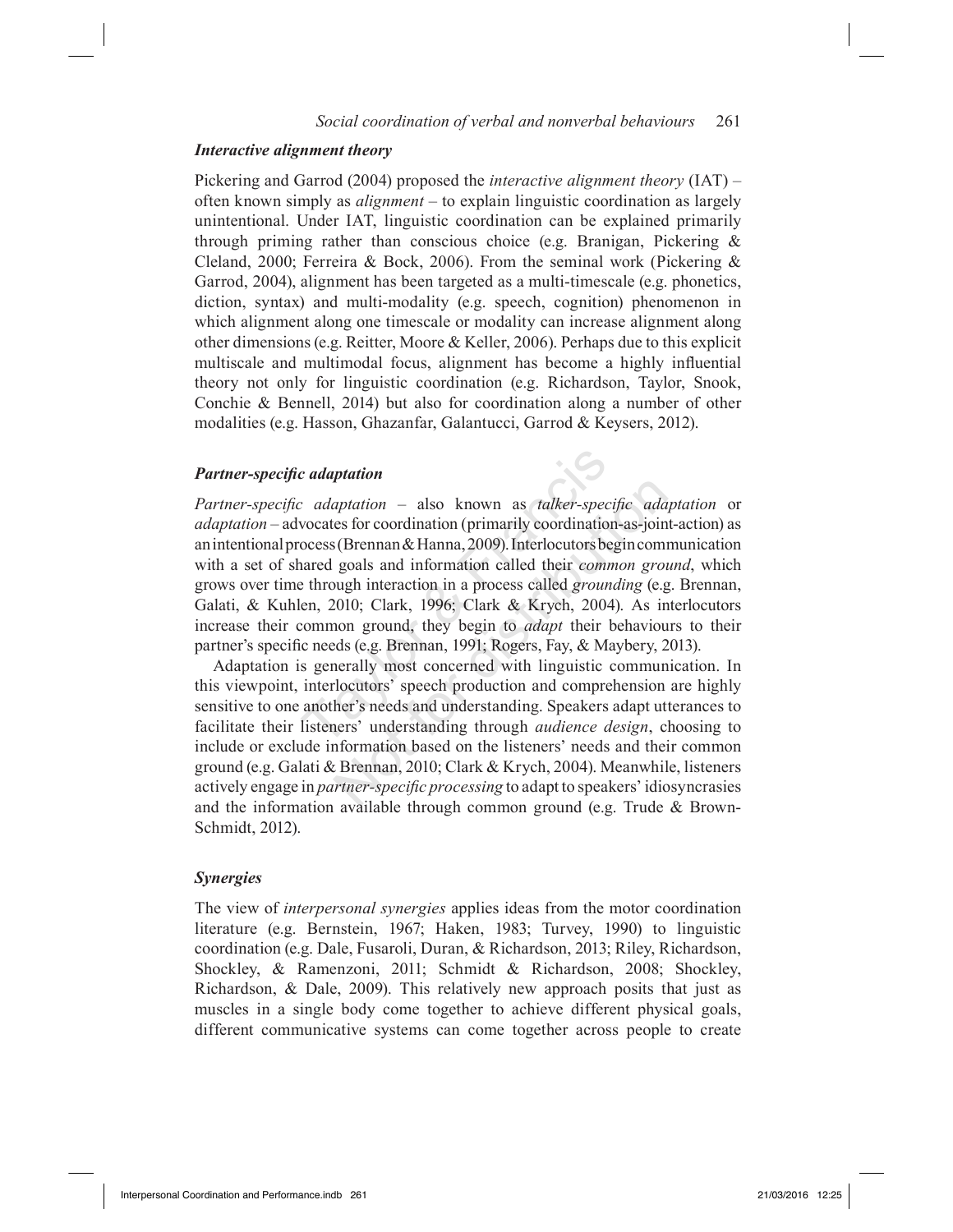*synergies* or *coordinative structures*. These structures manage variability in task-relevant domains by reducing the functional degrees of freedom in the system. This facilitates communication by creating on-the-fy groups of systems that are coupled together to achieve interaction goals more easily.

One infuential idea emerging from this account is the suggestion that strict synchrony or strong coupling – that is, simply becoming more similar in behaviour and cognition – may not be the most optimal confguration of interpersonal dynamics. Optimality should instead be determined by functional pressures. Therefore, synchronous behaviour across communication systems may be optimal for some types of interactions, while weak coupling or even complementarity across systems may be more optimal for other types of interactions. Recent empirical work supporting this view has centred mostly on synergies within movement (e.g. Black, Riley & McCord, 2007; Schmidt & Richardson, 2008), with an increasing emphasis on interaction (e.g. Abney, Paxton, Dale & Kello, 2015; Fusaroli et al., 2012).

## **Quantifying verbal coordination**

The methodological landscape of verbal coordination research is as rich as its theoretical landscape. Again, we will only introduce a few prominent examples, pointing to in-depth resources for interested readers (cf. Bakeman & Quera, 2011; Kenny, Kashy, & Cook, 2006; Richardson, Dale & Marsh, 2014; Riley & Van Orden, 2005). g verbal coordination<br>
blogical landscape of verbal coordination resear<br>
mdscape. Again, we will only introduce a few p<br>
n-depth resources for interested readers (cf.<br>
Kashy, & Cook, 2006; Richardson, Dale & M<br>
0005).<br>
qui

# *Linguistic Inquiry and Word Count (LIWC) and Language Style Matching (LSM)*

*Linguistic Inquiry and Word Count* (LIWC; Pennebaker, Booth & Francis, 2007) is a bag-of-words style text analysis tool that looks beyond word usage to investigate the underlying meaning or style of the text. LIWC scans corpora and categorizes each unit of text (e.g. sentence, paragraph, document) into a number of classes based on default or user-built dictionaries. LIWC provides a context-agnostic evaluation of text composition by percentage that can then be subjected to statistical analysis. While other quantifcations of verbal communication may be applied to various types of data, LIWC focuses exclusively on linguistic analyses. **Consumered Example 15**<br>cal landscape of verbal coordination research is<br>ape. Again, we will only introduce a few promine<br>pth resources for interested readers (cf. Bakem,<br>hy, & Cook, 2006; Richardson, Dale & Marsh, 2<br>.<br>w

LIWC has been applied to questions of linguistic coordination using largescale text analysis, from transcripts of face-to-face interactions to large-scale analyses of online data (for review, see Tausczik & Pennebaker, 2010). *Language*  (or *linguistic*) *style matching* (LSM) builds on data derived from LIWC to quantify linguistic coordination between individuals, as measured by similarities in usage across LIWC categories. Researchers can use LIWC categories to target more syntactic or structural coordination (e.g. with function words) or broader discourse-level coordination (e.g. with specifc content categories), even within the same dataset. LSM measures similar word usage along each LIWC category,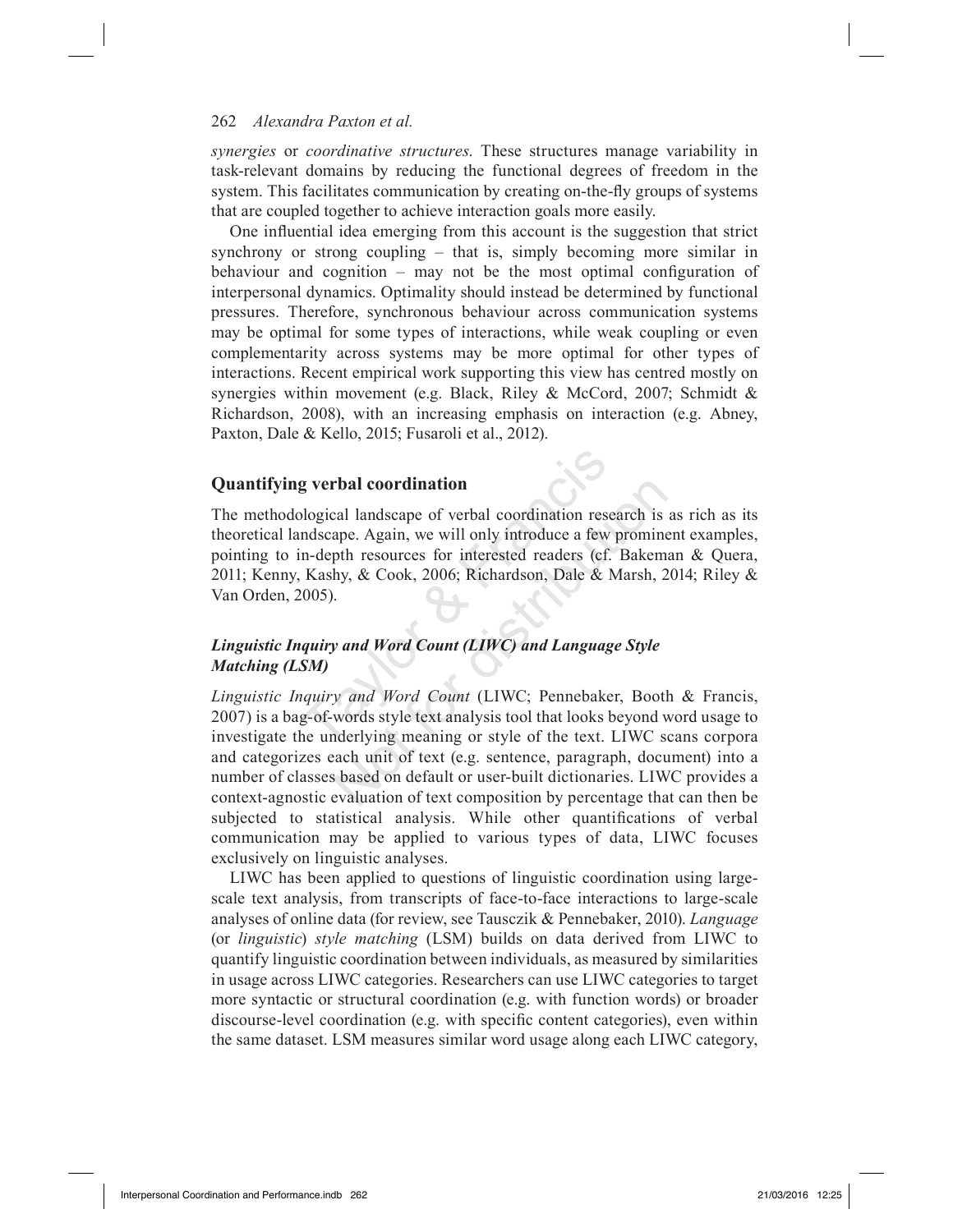allowing researchers to target various levels of linguistic coordination with a frequency-based text-analysis approach.

#### *Distributional analyses*

*Distributional analyses* complement dynamic analyses (described below) by investigating the degree to which statistical properties of behaviours match across individuals over a period of time. Distributional analyses are grounded in the idea that although individuals may differ in behaviour at the local level, interacting individuals should come to display similar frequencies of behaviours during interaction. For example, many bag-of-words analyses do not take into account the fne-grained dynamics of language use but do measure how much interlocutors tend to use similar language across larger chunks of time (see Tausczik & Pennebaker, 2010).

These analyses can be useful for targeting behaviours while abstracting somewhat from time, quantifying longer-scale trends beyond turn-adjacent coordination. For example, various work has investigated verbal coordination through mean speech rate (Webb, 1969) and choices of syntactic construction (Bock, 1986). A subtype of distributional analysis called *complexity matching*  (West, Geneston, & Grigolini, 2008) has been used to compare interlocutors' distributions of speech behaviours, showing that individuals tend to produce clustering patterns of speech during interaction (Abney, Paxton, Dale, & Kello, 2014). These kinds of analyses provide a global-level companion to local-level, dynamic analyses of coordination. 1 time, quantifying longer-scale trends beyout controlled the speech rate (Webb, 1969) and choices of synther speech rate (Webb, 1969) and choices of synther absorption and a Subtype of distributional analysis called *con* many of Webb, 1969) and choices of syntactic complexity<br>of distributional analysis called *complexity*<br>Grigolini, 2008) has been used to compare intecht behaviours, showing that individuals tend to<br>f speech during interact

# *Cross-recurrence quantifcation analysis*

*Cross-recurrence quantifcation analysis* (CRQA) is an extension of methods originally developed for the natural sciences (Marwan et al., 2007; Marwan, 2008) and is now used to study patterns of coordination over time (for review, see Coco & Dale, 2014). In addition to quantifying temporal patterns of behavioural infuence, the method can be used to visualize the interpersonal system in crossrecurrence plots and provide unique insights into recurring patterns of behaviour in the dyad. CRQA can be applied to both continuous and categorical data, providing quantifcation of coordination in various aspects of verbal (and nonverbal) communication.

Essentially, CRQA quantifes coordination by identifying all possible intersections of identical behaviours between two participants over the course of their interaction. Time series of behaviours (e.g. linguistic contributions) for each participant are recorded. When participants make the same action at the same point in time it is plotted along the *y*=*x* diagonal of a recurrence plot, the *line of coincidence*. The two time series are then aligned with a lag of *t* time points (e.g. milliseconds) between them. Occurrences of the same behaviour are now plotted along  $y=x+t$  diagonal. A full recurrence plot consists of all values of *t*, at whatever granularity is required. Because the cross-recurrence plots include comparisons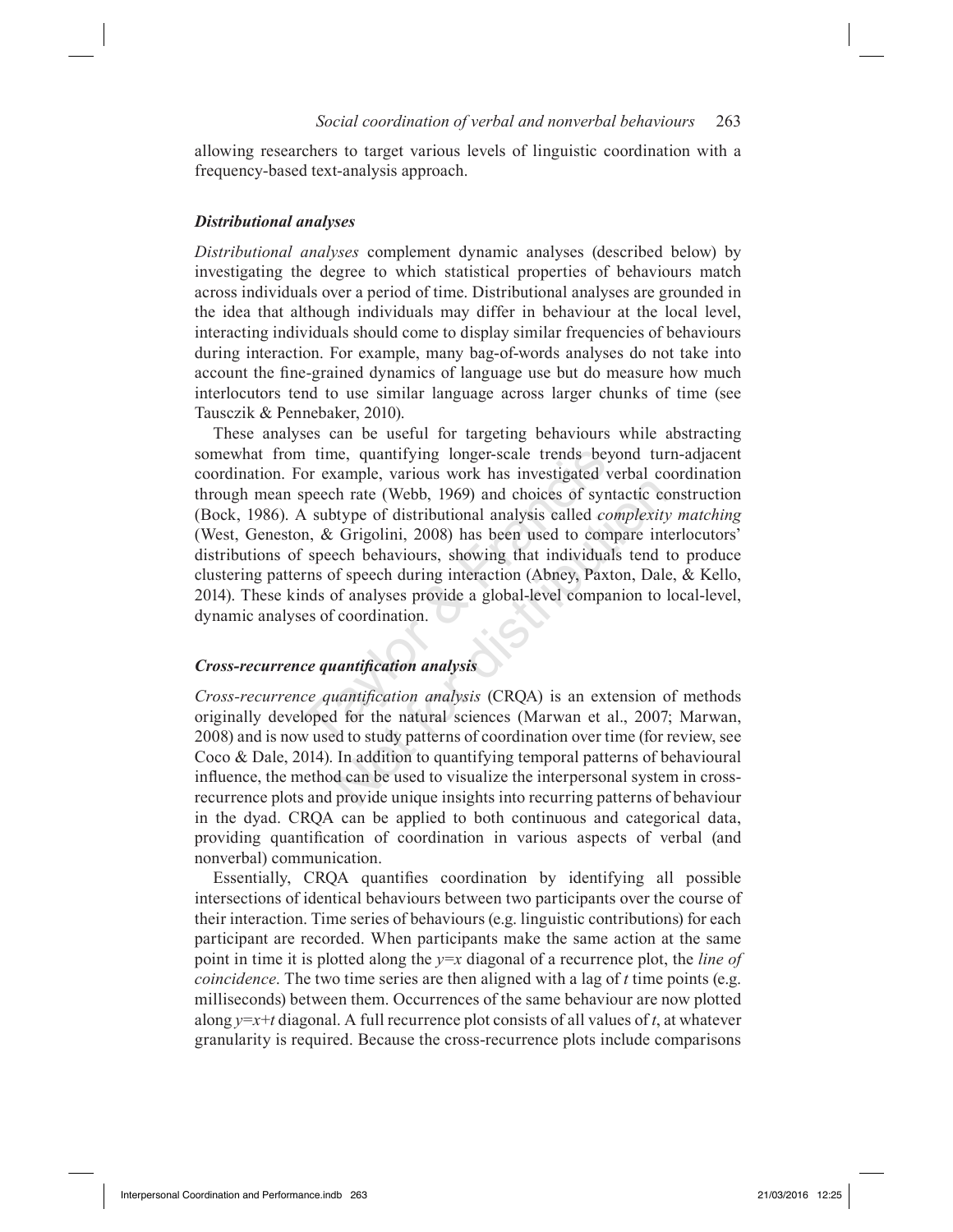of *all* possible time points, CRQA allows for the investigation of patterns of infuence across long delays instead of simply comparing behaviours as they occurred in time. CRQA can also highlight recurring dyadic states and identify periodic behaviour at the dyadic level.

Multiple resources across various platforms facilitate CRQA. Researchers can turn to the crqa package in R (Coco & Dale, 2014) or the crptoolbox toolbox for MATLAB (Marwan, 2013). The B(eo)W(u)LF data structure (Paxton & Dale, 2013b) can help format linguistic data for CRQA analyses using Python and MATLAB. The computer software Discursis (Angus, Smith & Wiles, 2012) provides a programming-free approach to analysing and visualizing recurrence based on underlying content (i.e. *conceptual recurrence*) instead of lexical choice.

Perhaps the feature of CRQA that makes it so suitable for discussion in this chapter is that it can easily handle both discrete and continuous signals. This means it can accommodate a wide variety of behaviours, creating a common analysis environment in which to explore the dynamics of interdependent behaviours. In the following section we review a series of experiments that feature CRQA as a measure of coordination across verbal and nonverbal systems, highlighting the ways in which different levels and systems constrain and infuence one another during communication.

# **Bridging top- and bottom-level systems: gaze, communication and coordination**

Both top- and bottom-level systems have often been studied as distinct entities, perhaps viewed as affecting one another only incidentally. Visual attention provides an excellent example of this. The classic understanding of visual attention holds that it is a veridical information-gathering perceptual system. Its dynamics are determined primarily by features of the world (such as motion and visual contrast) and processes of cognition, such as memory and expectation (e.g. Henderson, 2003). However, this section presents support for an alternative view of visual attention and, by extension, other bottom-level systems: When visual attention is embedded in the *social* world, what emerges is a more complex interplay between interpersonal communication, visual context and the relationship between the people who share it. ironment in which to explore the dynamics<br>
(In the following section we review a series<br>
A as a measure of coordination across verbal and<br>
the ways in which different levels and sys<br>
another during communication.<br> **p-** and The alternative and system and nonvertune of condition across verbal and nonvertung communication.<br> **In the alternative and systems condition**<br> **In distribution**<br> **In tom-level systems: gaze, communicary**<br> **In tom-level sy** 

For example, one study (Richardson, Dale & Tomlinson, 2009) asked two participants in neighbouring booths to have a political discussion over an intercom while each looked at a blank grid on a computer screen. Despite their lack of shared physical location and their inability to see one another, both partners systematically coordinated their vision during their discussion, looking moment by moment at the same empty regions of the screen. Again, there was *nothing* to see on-screen. In contrast to the traditional views of visual attention, these individuals were not using their eyes to gather information, as there was no information to gather. The only thing moving their eyes was the social context – their interaction and shared common ground.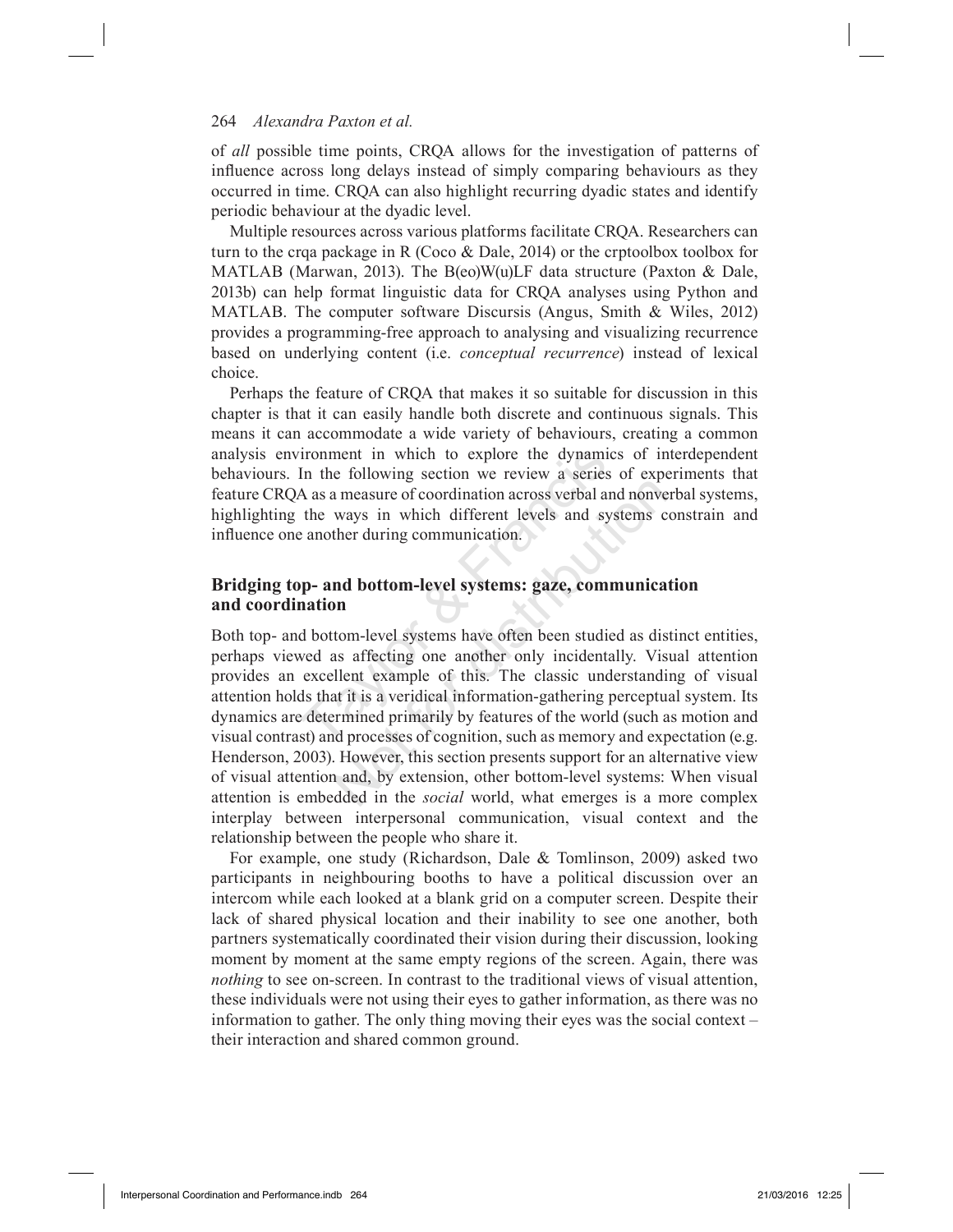#### *Social coordination of verbal and nonverbal behaviours* 265

Additional work supports this same notion: that bottom-level perceptual mechanisms – in this case, visual attention – interact with top-level systems like social context during communication. The studies described next highlight the bidirectional infuences that top- and bottom-level systems exert on one another. They exemplify how top-level systems – including beliefs, memory and social context – interact with visual attention, serving as an exemplar for other bottomlevel systems (cf. posture in Shockley et al., 2007; overall body movement in Paxton & Dale, 2013a). Taken together, these fndings provide compelling evidence for the interconnectedness and interdependence of verbal and nonverbal systems during interaction.

# *Expectations of context constrain bottom-level systems*

We will frst look at a case of how even "minimal social context" (von Zimmermann & Richardson, 2014) infuences bottom-level systems. That is, when participants simply believe that they are looking at a stimuli at the same time as another individual, it changes how they perceive it – without any interaction taking place between them.

A series of studies (Richardson et al., 2012) asked pairs of participants to look at sets of pictures, some with positive valence and some with negative valence. Half of the time they participants believed that they were looking at the same images as their partner, and half of the time they believed that they were looking at different images. This social context changed randomly on a trial-by-trial basis, and participants reported that they mostly ignored the information about their partner's condition. Despite this reported behaviour, however, simply knowing that another person was attending to the same stimulius – even though they could not see each other or have any verbal interaction – shifted participants' attention. When participants believed that they were looking at the images together with another person, they tended to look towards the more negative images. the simply believe that they are looking at a st<br>
or individual, it changes how they perceive<br>
mg place between them.<br>
studies (Richardson et al., 2012) asked pairs<br>
pictures, some with positive valence and solved<br>
of the archana, a changge heat angle presence in the<br>ace between them.<br>es (Richardson et al., 2012) asked pairs of part<br>tires, some with positive valence and some wit<br>time they participants believed that they were<br>their partner,

In another experiment (also reported in Richardson et al., 2012), participants were told to either (a) search a set of pictures for an "X", or (b) memorize a set of pictures. Each participant was given one of these tasks and was told which of these tasks their partner would be doing as well. In this study we again see the powerful effects that social context and belief can have on lower-level behaviour: Believing their partner was experiencing the same *stimulus* but not sharing the same *task* did not result in joint perception. Joint perception only occurred when participants believed that their partner was engaged in exactly the same task (Richardson et al., 2012). One explanation is that when the stimuli were believed to be shared, participants looked towards the images that they thought their partner would also be looking at. In other words, even with this minimal social context of no interaction, participants were seeking to coordinate their visual attention.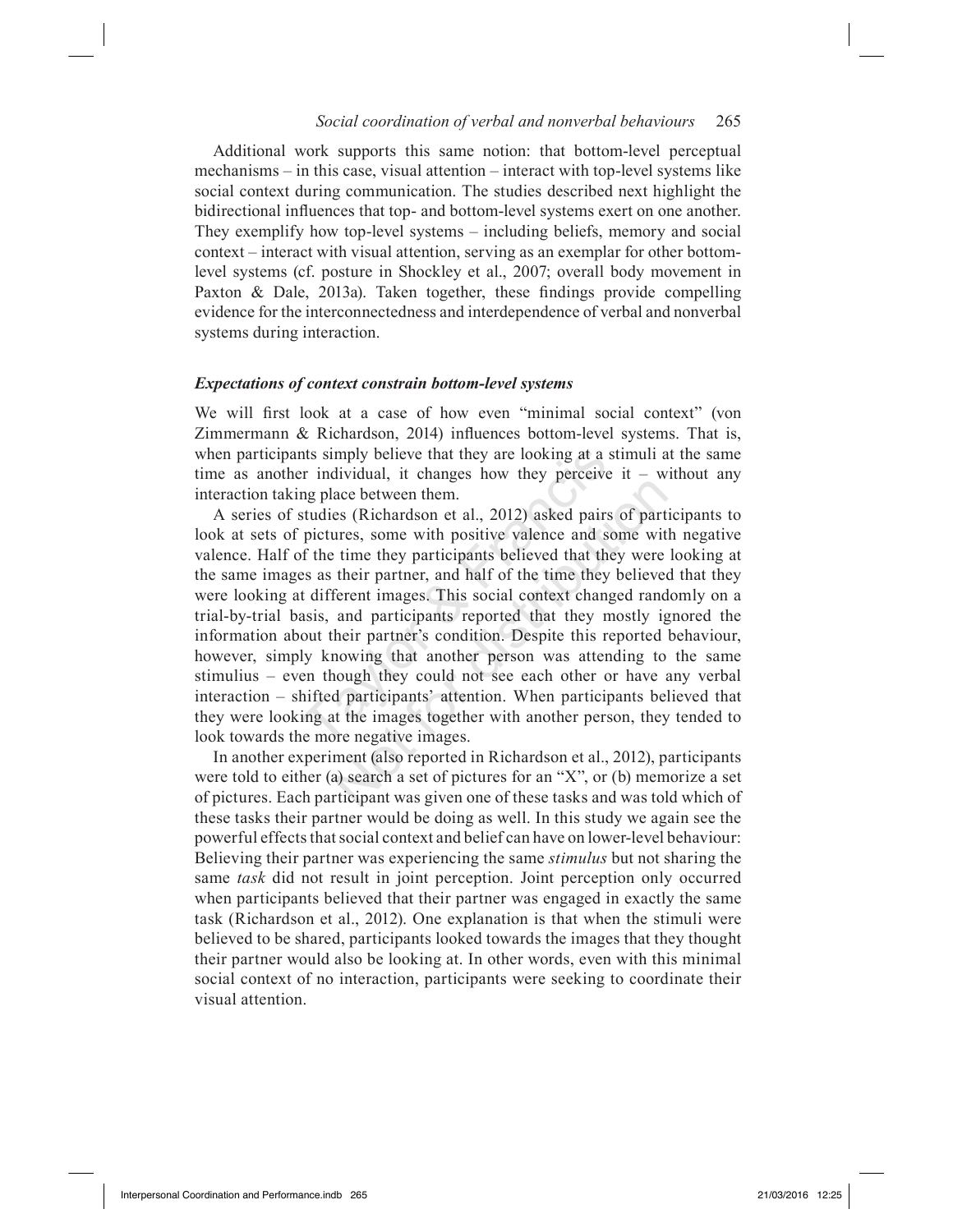#### *Bottom-level coordination improves cognitive performance*

The previous studies on simple expectations of context build on other work that quantifes gaze coordination between people under various conditions. In the following studies the social context becomes richer, as participants are allowed to communicate with each other.

In the first of these quantifications of gaze coordination (Richardson & Dale, 2005), communication is only one-way. The speech and eye movements of one set of participants were recorded as each looked at pictures of TV sitcom cast members and spoke spontaneously about their favourite episode and characters. From these monologues, one-minute segments were cut and played back to a separate set of participants. The listeners looked at the same visual display of the cast members, and their eye movements were also recorded as they listened to the segments of speech. CRQA was used to quantify the degree to which speaker and listener eye positions overlapped at successive time lags. From the moment a speaker looked at a picture, and for the following six seconds, a listener was more likely than chance to be looking at that same picture. The listener was *most* likely to be looking at the same cast member two seconds after the speaker fxated it. The amount of recurrence between the speakerlistener pairs correlated with the listeners' accuracy on comprehension questions that the listeners answered.

A second experiment then showed that gaze coordination and comprehension were causally connected. Pictures fashing in time with the speakers' fxations caused the listeners' eye movements to look more like the speakers', compared to a randomly fashing control condition. This experimental manipulation improved the speed of listeners' performance when answering comprehension questions. This highlights the bidirectional interconnectedness of multiple levels of communicative systems: low-level perceptuo-motor coordination – that is, simply following the gaze patterns of a conversational partner – signifcantly affects high-level cognitive systems, improving memory and understanding between individuals. between following at the booking at the holow<br>more likely than chance to be looking at tha<br>most likely to be looking at the same cast m<br>aker fixated it. The amount of recurrence be<br>s correlated with the listeners' accurac Example 1 ikely to be looking at the same cast member<br>fixated it. The amount of recurrence between<br>orrelated with the listeners' accuracy on co<br>listeners answered.<br>ciment then showed that gaze coordination and co<br>mected.

# *Shared knowledge shapes bottom-level coordination*

Conversations are typically interactive, of course. In a study by Richardson, Dale and Kirkham (2007), both participants were able to communicate. They frst listened separately to a ninety-second passage describing either the meaning of a specifc painting or facts from the painter's biography. Participants then saw the painting together and discussed it while their gaze was tracked. Conversational partners who heard the same information had higher gaze coordination than those who heard different information. These results reinforce the ideas presented earlier from the studies of participants in isolation: Even in completely interactive contexts, higher-level systems – in this case, shared factual knowledge – shape how coordination unfolds in lower-level systems like visual attention.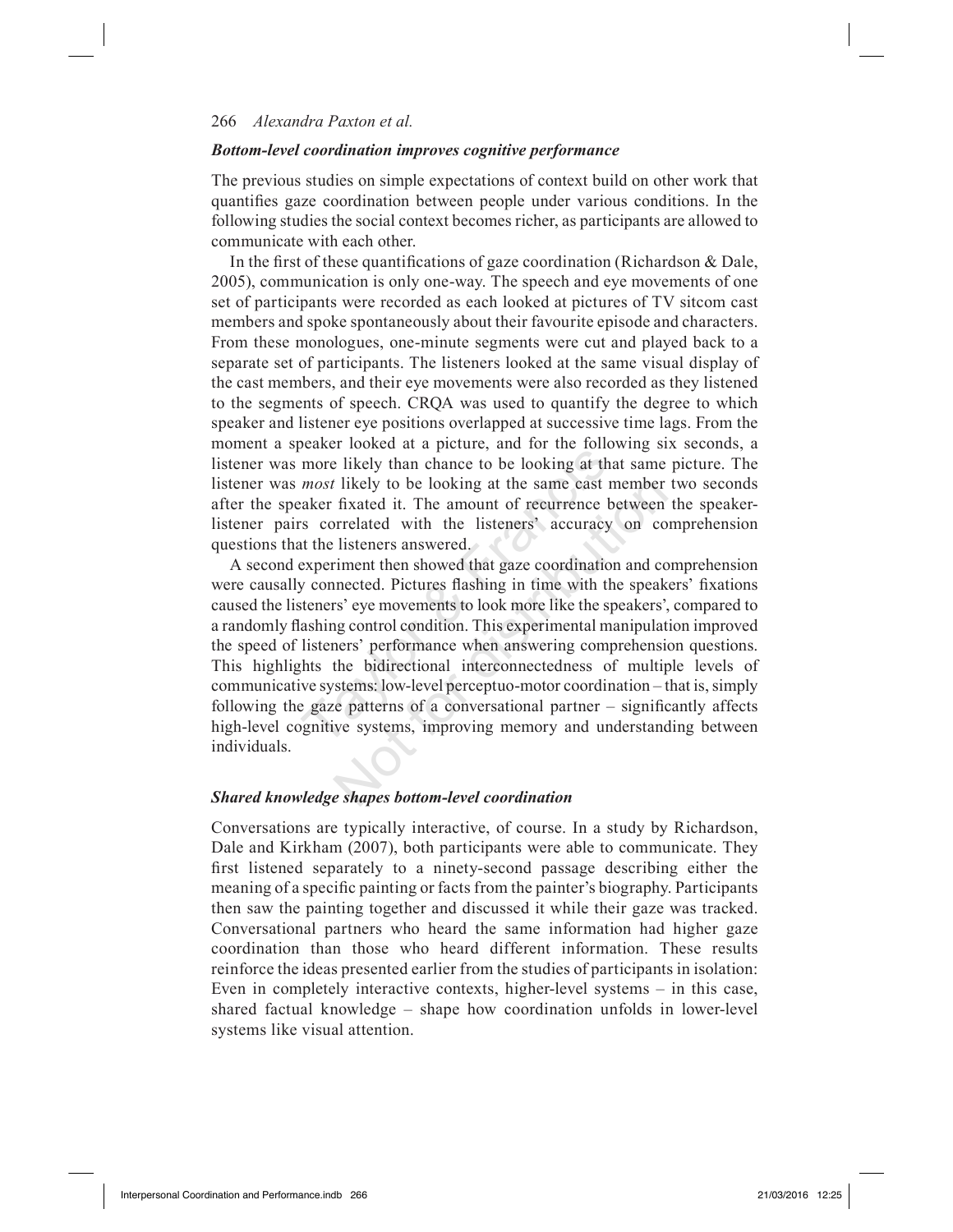#### *Concurrent top- and bottom-level coordination*

In many of the examples we have reviewed thus far, one system – either the top- or bottom-level system under consideration – has led the other. In Dale et al.'s (2011) gaze coordination experiment, however, coordination emerged from both top- and bottom-level systems, as pairs of participants completed a computerized version of the tangram task (Krauss & Weinheimer, 1964) while being eye-tracked. This task asks each pair to work with a set of six unfamiliar, abstract shapes. Each participant sees the same shapes but arranged in a different order, and each participant is unable to see her partner or her partner's shapes. By talking to each other, the "matcher" must arrange her shapes to match the order of the "director". Once all six shapes are correctly re-ordered, the pair repeats the task.

In the tangram task, a robust pattern of change occurs as the same set of shapes are used repeatedly. Solutions take less time, require fewer words, and are facilitated by a jointly constructed scheme of descriptions for the shapes (Clark & Wilkes-Gibbs, 1986). After multiple rounds the pair is capable of effectively identifying tangrams and completing the task quite rapidly. In this sense, the two people become a coherent, functional unit (Hutchins, 1995).

Another experiment (Dale et al., 2011) showed that during the tangram task the gradual construction of a shared vocabulary – a form of linguistic coordination – flters down to affect the fne-grained dynamics of the partners' eyes and hands, as quantifed by CRQA. At the start of the experiment the director's eye movements led the matcher's, demonstrating a lagged but coordinated relation. Intriguingly, this coupling changed over rounds of the tangram task. By the fnal round, systematic cross-modal coordination emerged: The director and matcher now *synchronized* their gaze and hand movements, with no clear leader or follower. The director and matcher did not simply achieve the task faster; they strongly synchronized their perceptuo-motor activity. With their emerging coordination across multiple top- and bottom-level systems (e.g. linguistic, visual, conceptual), the two participants came to act as a single, coordinated "tangram recognition system" with richly interconnected verbal and nonverbal behaviours. by, 1969). Their manipe roands are part is edge<br>trams and completing the task quite rapidly. In t<br>a coherent, functional unit (Hutchins, 1995).<br>eriment (Dale et al., 2011) showed that during<br>struction of a shared vocabular nerent, functional unit (Hutchins, 1995).<br>
ent (Dale et al., 2011) showed that during the tar<br>
tion of a shared vocabulary – a form of linguistic co<br>
ct the fine-grained dynamics of the partners' eyes<br>
RQA. At the start of

## **Putting it together: solving the coordination problem**

At the outset of this chapter we argued that language is likely based on a rich process of feedback, and we have presented a series of fndings that support this interactivity. Low-level nonverbal systems like motor control and perception weave into longer time scales such as conversations and their topics, which in turn constrain what combinations of actions and perceptions are viable.2 Guy Van Orden and his colleagues conceived of this process of feedback across time scales as fundamental to the way the cognitive system operates:

Slower dynamics thus constrain faster dynamics, which allows the fow of visible or audible, or otherwise available, context to constrain the dynamics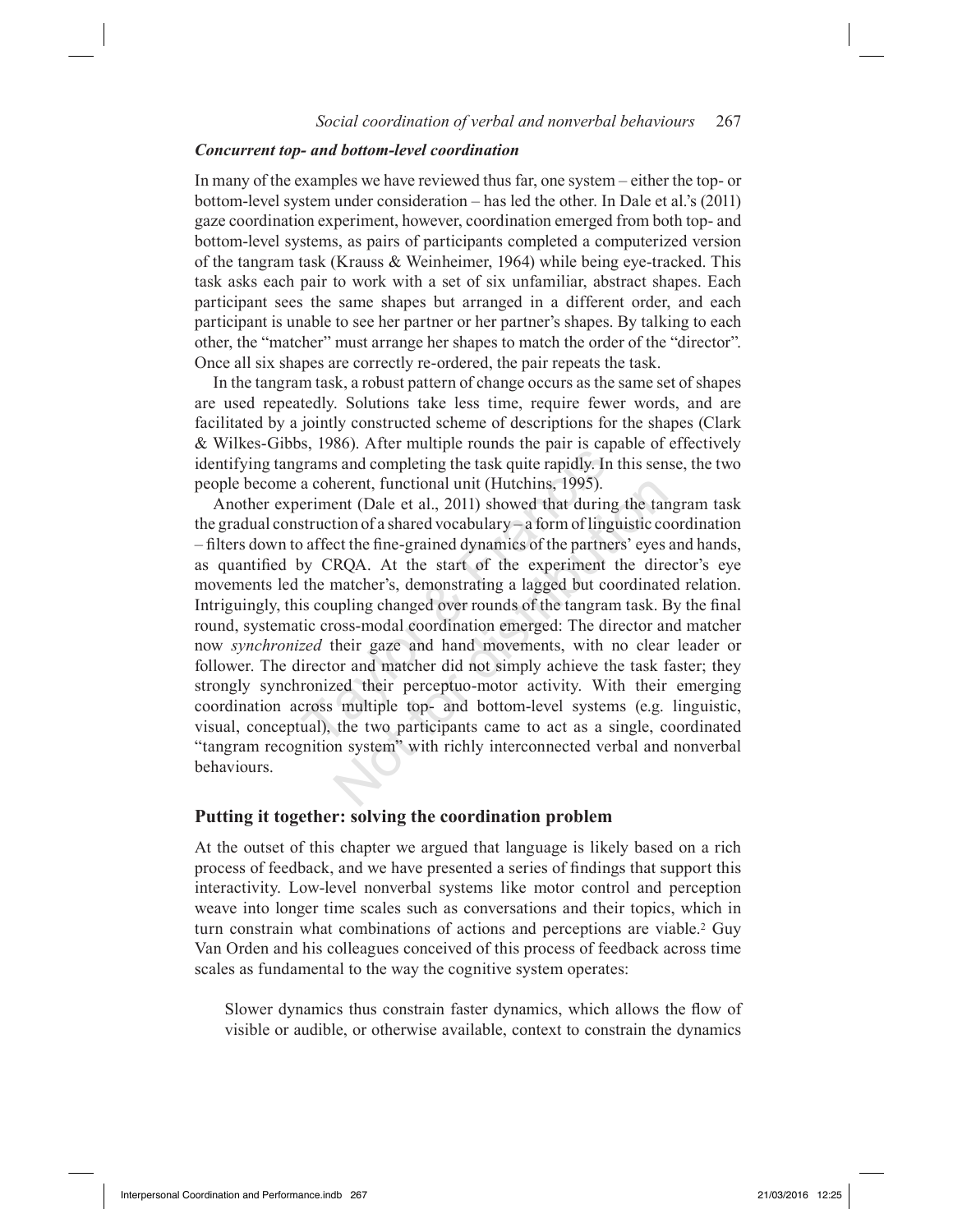the brain. The fow of invariants across perception occurs on the slower time scales of change in brain activity[…], supplying constraints that reduce the degrees of freedom for what may happen next.

(Van Orden et al., 2012, p. 6)

Van Orden and colleagues intend to describe a relationship between the body or environment and the brain. However, the same kind of relationships can be articulated between fast-changing behaviours in interaction and slower systems like the goals and intentions of our interaction partners. The general idea, from Van Orden and others, is that the system must be integrated in its dynamics for it to function successfully (cf. interaction-dominant dynamics; Van Orden et al., 2003). The implications of this multiscale, multicomponent perspective have not yet been borne out by interaction researchers (cf. Dale et al., 2014).

Simply observing this multiscale and multimodal organization alone cannot "*explain*" interaction. Any theory of interaction must be highly specifc if it is to render more compelling mechanistic descriptions and make compelling targeted predictions. Our explanation cannot rest purely on our generic refections in this chapter. Indeed, most proposals about the computational basis of language – from phonetic cues to syntactic structures – are arguably simpler than the neural makeup of seemingly simple creatures without linguistic communication systems (like, say, squirrels, with brains and bodies that refect elaborate and impressive engines of evolution).

A concept that may be useful to develop computationally – and dynamically – is that of multimodal synergy. When two people interact they generate a wide array of behaviours. These shape the behaviour of both interacting individuals together. Interaction is thus a coordination problem that is specifc to our ecology and that is solved, in our evolution, by placing a wide array of subtle signals in interdependent relationships. In some ways it is astonishing to think that at the surface of one of our most common behaviours is a fundamental scientifc mystery: how do we solve this coordination problem? We are solving synergies not only among muscle groups (Bernstein, 1967; Turvey, 1990) but also at interrelated time scales that, importantly, must fuidly interact to get the system right. compelling mechanistic descriptions and make<br>Our explanation cannot rest purely on our geneed, most proposals about the computational<br>c cues to syntactic structures – are arguably sin<br>emingly simple creatures without lingu most proposals about the computational basis of solon to syntactic structures – are arguably simpler the gly simple creatures without linguistic communicals, with brains and bodies that reflect elaborate an on).<br>
may be us

We believe an important next step will be using network formalisms to understand these patterns of interdependence. They can be devised concretely and without strong representational commitments, while allowing researchers to be explicit about relationships among levels. These networks can have the sophistication to capture synergies (Sporns & Edelman, 1993) and perhaps even tensegrities that could be vital to understanding perception and action (Turvey & Carello, 2011). Such an approach, while risking certain theoretical assumptions or ontological simplifcations, would permit explorations of multilevel relationships. Recent work on deep learning neural networks, for example, would allow exploration of behavioural modes at different spatial or temporal levels (Hinton et al., 2012). We have already conducted some initial discussion and visualization in terms of networks (see Figure 18.1; see also Bergmann & Kopp,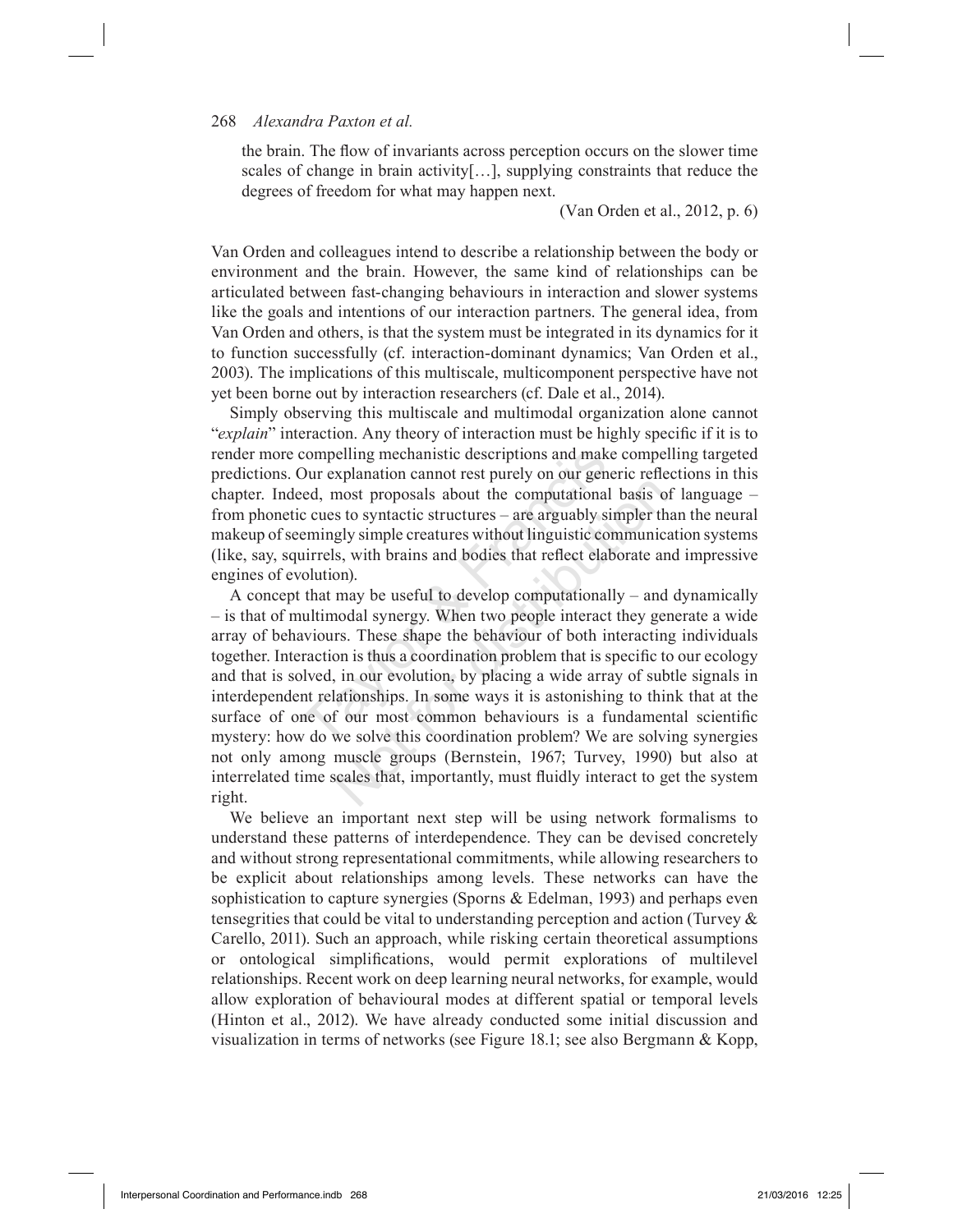



Network analyses, visualizations and models can spur new insights into the relations across top- and bottom-level systems - for instance, by seeing how the connections Network analyses, visualizations and models can spur new insights into the relations across top- and bottom-level systems – for instance, by seeing how the connections between various systems change according to the performance on a cooperative task. (In this figure: BM = behaviour matching of speech [subscript speech] and movement between various systems change according to the performance on a cooperative task. (In this fgure: BM = behaviour matching of speech [subscript *speech*] and movement Subscript mov); CM = complexity matching of speech [subscript speech] and movement [subscript mov]; role = beliefs about distribution of power during task; superscript movement express of speech [subscript speech] and mov [subscript *mov*]; CM = complexity matching of speech [subscript *speech*] and movement [subscript *mov*]; role = beliefs about distribution of power during task; superscript numbers = frst or second half of the task.)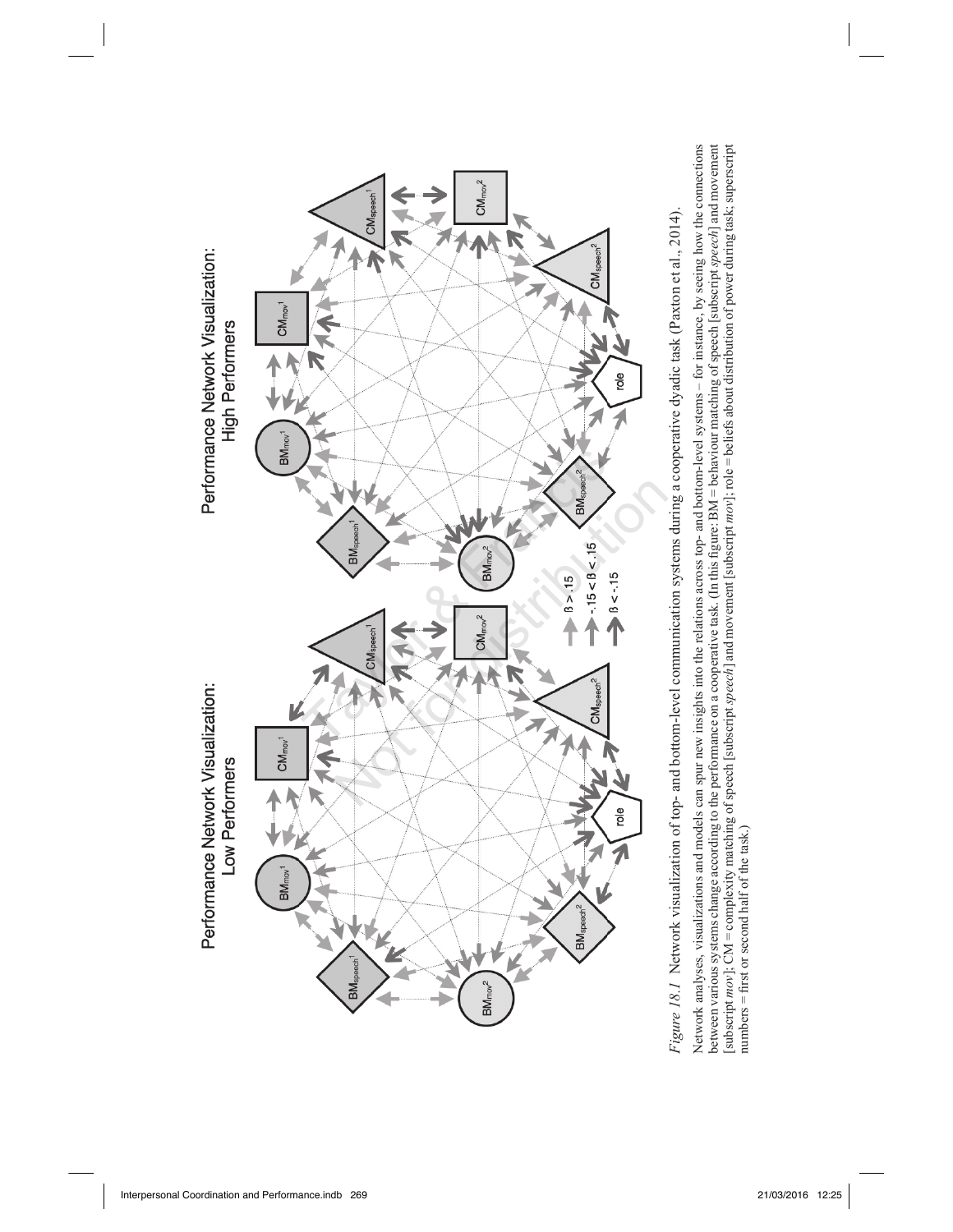2010; Dale et al., 2014; Dale & Louwerse, 2012; Paxton, Abney, Dale & Kello, 2014). These initial forays offer a glimpse at what may be possible in the future: a more *integrative* understanding of the function and structure of human interaction.

# **Conclusion**

The recent explosion of interest in coordination has led to a host of new and interesting questions about verbal and nonverbal communication. The goal of this chapter has been to act as a guide to theories and analyses of verbal coordination to ground this new interest in the history of investigations into how and why individuals affect one another's communicative behaviours. These theories and methods serve as an important foundation for exciting new ways of seeing verbal coordination, viewing the verbal systems as simply *part* of a larger network of communication systems. Seeing each of these systems as interconnected leads to a richer – and, arguably, more situated – picture of communication and coordination.

As we have noted throughout this chapter, however, this line of research is far from complete. Additional research must continue to map out this interconnectivity across levels of communication. These new questions extend old lines of enquiry, bridging traditionally distinct research areas to more fully understand the complex interactions across multimodal, multi-timescale levels of communication. on and coordination.<br>
We noted throughout this chapter, however, this<br>
implete. Additional research must continue<br>
ivity across levels of communication. These no<br>
nquiry, bridging traditionally distinct research<br>
he comple France and state in the state of the continue to m<br>across levels of communication. These new questy, bridging traditionally distinct research areas t<br>mplex interactions across multimodal, multi-tim<br>n.<br>n.<br>tincing arguments

## **Notes**

- 1 Of course, convincing arguments can be made to include many of the phenomena discussed here as coordination-as-joint-action, but these are outside the scope of the current chapter.
- 2 We thank an anonymous reviewer for pointing out the similarity between this view and the *enslaving principle* from synergetics (e.g. Haken, 1983).

# **References**

- Abney, D., Paxton, A., Dale, R. & Kello, C. (2014) Complexity matching in dyadic interaction. *Journal of Experimental Psychology: General*, *143*(6), 2304–2315.
- Abney, D., Paxton, A., Dale, R. & Kello, C. (2015) Movement dynamics refect a functional role for weak coupling and role structure in dyadic problem solving. *Cognitive Processing*, *16*(4), 325–332.
- Angus, D. Smith, A. & Wiles, J. (2012) Conceptual recurrence plots: Revealing patterns in human discourse. *IEEE Transactions on Visualization and Computer Graphics*, *18*(6), 988–997.
- Babel, M. (2010) Dialect divergence and convergence in New Zealand English. *Language in Society*, *39*(4), 437–456.
- Bakeman, R. & Quera, V. (2011). *Sequential analysis and observational methods for the behavioral sciences*. Cambridge University Press: Cambridge.
- Bernstein, N.A. (1967) *Coordination and regulation of movement.* Pergamon Press: New York.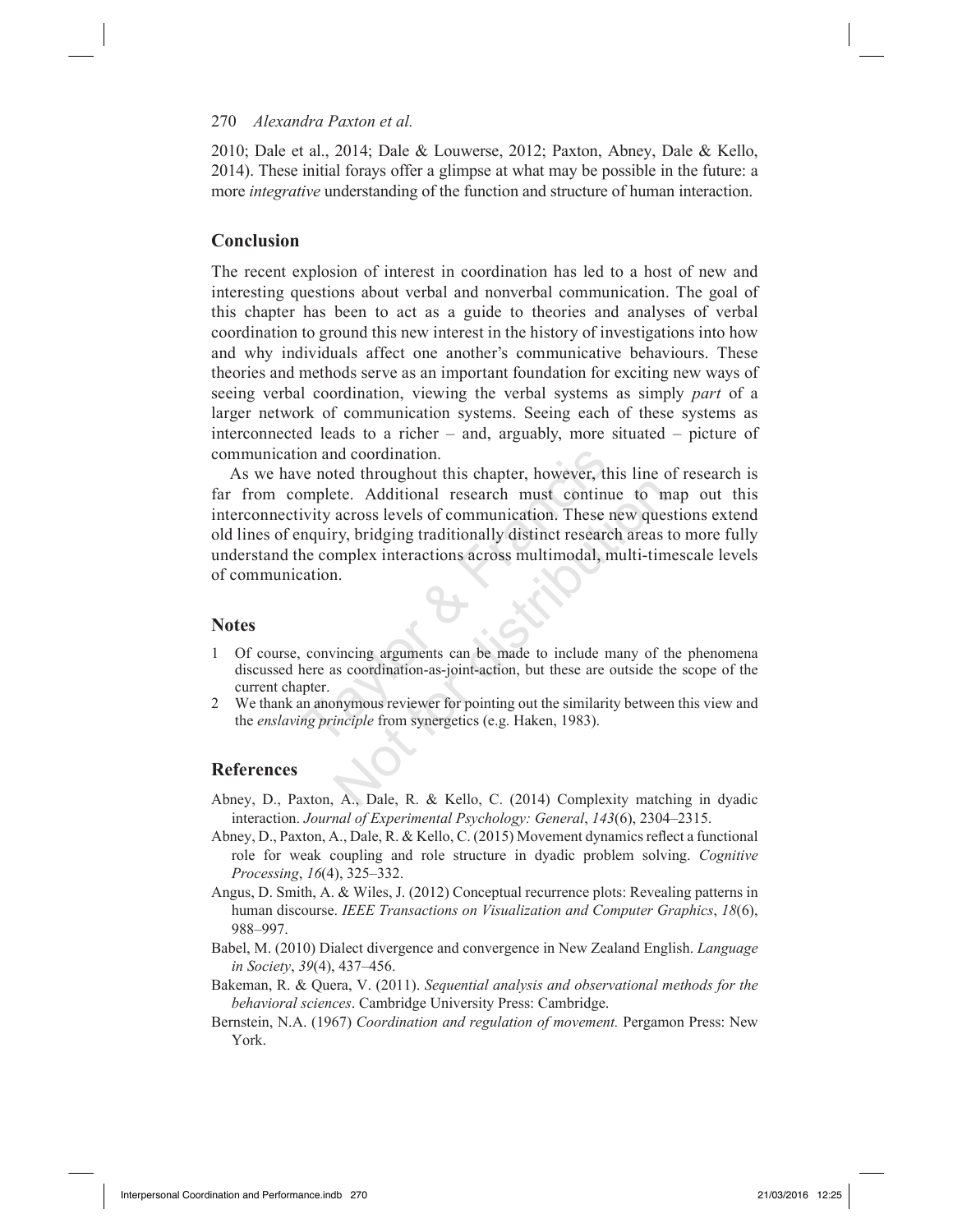- Bergmann, K. & Kopp, S. (2010) Modeling the production of coverbal iconic gestures by learning Bayesian decision networks. *Applied Artifcial Intelligence*, *24*(6), 530–551.
- Black, D.P., Riley, M.A. & McCord, C.K. (2007) Synergies in intra-and interpersonal interlimb rhythmic coordination. *Motor Control*, 11(4), 348–373.
- Bock, J.K. (1986) Syntactic persistence in language production. *Cognitive Psychology*, *18*, 355–387.
- Bourhis, R.Y., Giles, H. & Lambert, W.E. (1975) Social consequences of accommodating one's style of speech: A cross-national investigation. *International Journal of the Sociology of Language*, *13*(166), 55–72.
- Branigan, H.P., Pickering, M.J. & Cleland, A.A. (2000) Syntactic co-ordination in dialogue. *Cognition*, *75*(2), B13–B25.
- Brennan, S.E. (1991) Conversation with and through computers. *User Modeling and User-Adapted Interaction*, *1*(1), 67–86.
- Brennan, S.E., Galati, A. & Kuhlen, A.K. (2010) Two minds, one dialog: Coordinating speaking and understanding. In B. H. Ross (Ed.), *The psychology of learning and motivation* (Vol. 53, pp. 301–344). Academic Press: Burlington.
- Brennan, S.E. & Hanna, J.E. (2009) Partner-specifc adaptation in dialog. *Topics in Cognitive Science*, *1*(2), 274–291.
- Clark, H.H. (1996) *Using language*. Cambridge University Press: Cambridge.
- Clark, H.H. & Krych, M.A. (2004) Speaking while monitoring addressees for understanding. *Journal of Memory and Language*, *50*(1), 62–81.
- Clark, H.H. & Wilkes-Gibbs, D. (1986) Referring as a collaborative process. *Cognition*, *22*(1), 1–39.
- Coco, M.I. & Dale, R. (2014) Cross-recurrence quantifcation analysis of categorical and continuous time series: an R package. *Frontiers in Quantitative Psychology and Measurement*, 5. France,  $I(2)$ ,  $274-291$ .<br>
So Using language. Cambridge University Press: Cance,  $I(2)$ ,  $274-291$ .<br>
So Using language. Cambridge University Press: Cance, M.A. (2004) Speaking while monitoring addresses<br>
mory and Languag *Instanguage.* Cambridge University Press: Cambridge.<br>
1.A. (2004) Speaking while monitoring addressees for une and Language, 50(1), 62–81.<br>
Gibbs, D. (1986) Referring as a collaborative process (2014) Cross-recurrence qu
- Dale, R., Fusaroli, R., Duran, N.D. & Richardson, D.C. (2014) The self-organization of human interaction. In B.H. Ross (Ed.), *The psychology of learning and motivation* (Vol. 59, pp. 43–95). Academic Press: Amsterdam.
- Dale, R., Kirkham, N. & Richardson, D. (2011) The dynamics of reference and shared visual attention. *Frontiers in Cognition*, *2*, 355.
- Dale, R. & Louwerse, M.M. (2012, May) *Multimodal communication as a dynamic network*. Paper presented at the 11th Conceptual Structure, Discourse, and Language Conference. Vancouver, BC, Canada.
- Ferreira, V.S. & Bock, K. (2006) The functions of structural priming. *Language and Cognitive Processes*, *21*(7–8), 1011–1029.
- Fusaroli, R., Bahrami, B., Olsen, K., Roepstorff, A., Rees, G., Frith, C. & Tylen, K. (2012) Coming to terms: Quantifying the benefts of linguistic coordination. *Psychological Science*, *23*(8), 931–939.
- Galati, A. & Brennan, S.E. (2010) Attenuating information in spoken communication: For the speaker, or for the addressee? *Journal of Memory and Language*, *62*(1), 35–51.
- Giles, H. (1973) Accent mobility: A model and some data. *Anthropological Linguistics*, *15*(2), 87–105.
- Giles, H., Coupland, N. & Coupland, J. (1991) Accommodation theory: Communication, context, and consequence. In H. Giles, N. Coupland & J. Coupland (Eds.), *Contexts of accommodation: Developments in applied sociolinguistics* (pp. 1–68). Cambridge University Press: New York.
- Giles, H., Taylor, D.M. & Bourhis, R.Y. (1977) Dimensions of Welsh identity. *European Journal of Social Psychology*, *7*(2), 165–174.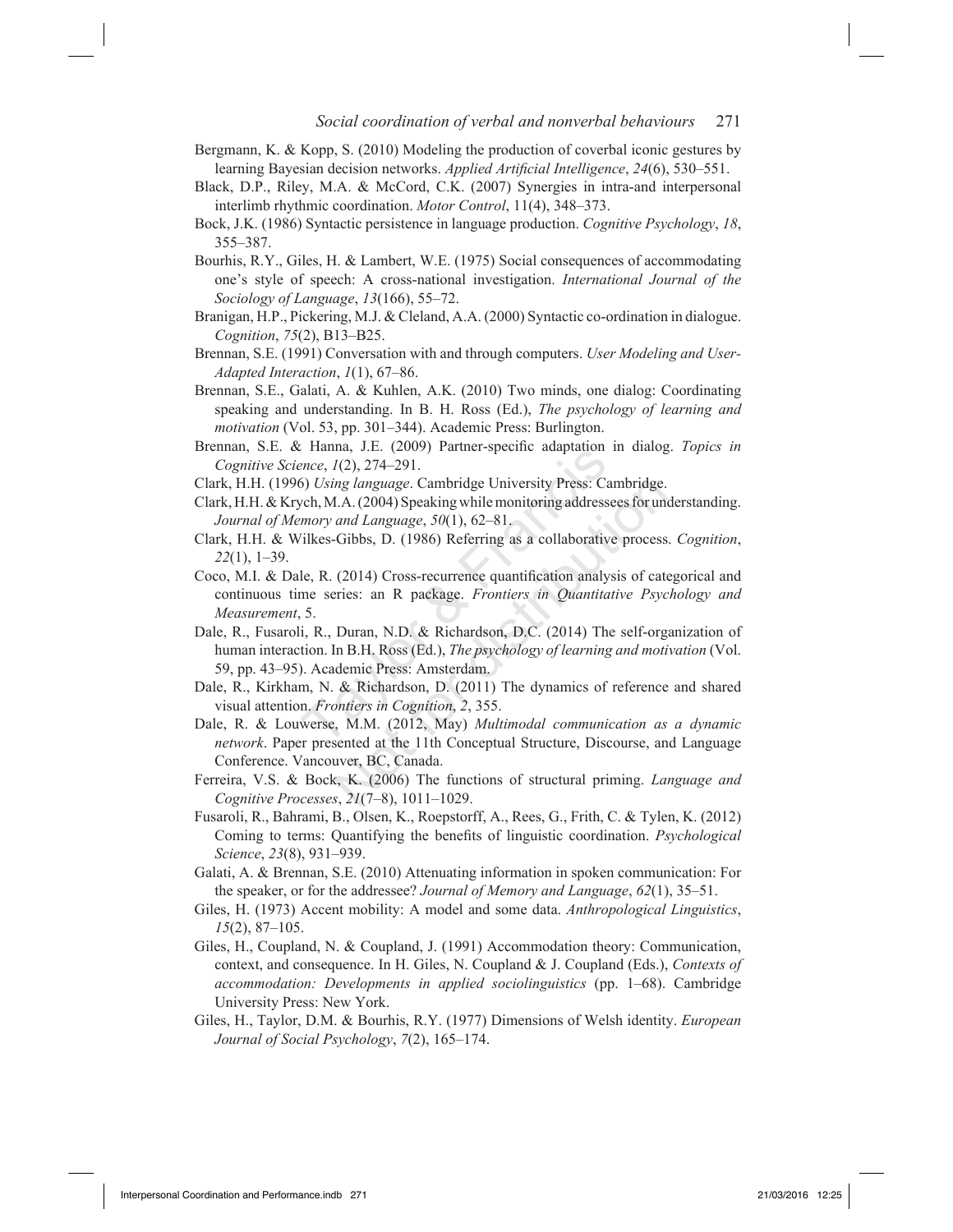Haken, H. (1983) *Advanced synergetics*. Springer: Berlin.

- Harris, R. (1996) *Signs, language, and communication: integrational and segregational approaches*. Psychology Press: New York.
- Hasson, U., Ghazanfar, A.A., Galantucci, B., Garrod, S. & Keysers, C. (2012) Brain-tobrain coupling: A mechanism for creating and sharing a social world. *Trends in Cognitive Sciences*, *16*(2), 113–120.
- Henderson, J.M. (2003) Human gaze control during real-world scene perception. *Trends in Cognitive Sciences*, *7*(11), 498–504.
- Hinton, G., Deng, L., Yu, D., Dahl, G.E., Mohamed, A.R., Jaitly, N., ... & Kingsbury, B. (2012) Deep neural networks for acoustic modeling in speech recognition: The shared views of four research groups. *IEEE Signal Processing Magazine*, *29*(6), 82–97.
- Hutchins, E. (1995) *Cognition in the wild*. MIT Press: Cambridge, MA.
- Kenny, D.A., Kashy, D.A. & Cook, W.L. (2008) *Dyadic data analysis*. Guilford Press: New York.
- Krauss, R.W. & Weinheimer, S. (1964) Changes in reference phrases as a function of frequency of usage in social interaction: A preliminary study. *Psychonomic Science*, *1*(1–12), 113–114.
- Marwan, N. (2013) *Cross recurrence plot toolbox* [computer software]. Retrieved from http://tocsy.pik-potsdam.de/CRPtoolbox.
- Marwan, N. (2008) A historical review of recurrence plots. *The European Physical Journal Special Topics*, *164*(1), 3–12. 3–114.<br>
2013) *Cross recurrence plot toolbox* [computer soft<br>
pik-potsdam.de/CRPtoolbox.<br>
2008) A historical review of recurrence plots. *The Eurcics*,  $164(1)$ ,  $3-12$ .<br>
<sup>1</sup>armen Romano, M., Thiel, M. & Kurths, J. (2007)
- Marwan, N., Carmen Romano, M., Thiel, M. & Kurths, J. (2007) Recurrence plots for the analysis of complex systems. *Physics Reports*, *438*(5), 237–329.
- Neumann, R. & Strack, F. (2000) "Mood contagion": The automatic transfer of mood between persons. *Journal of Personality and Social Psychology*, *79*(2), 211–223.
- Paxton, A. & Dale, R. (2013a) Argument disrupts interpersonal synchrony. *Quarterly Journal of Experimental Psychology*, *66*(11), 2092–2102.
- Paxton, A. & Dale, R. (2013b) *B(eo)W(u)LF: Facilitating recurrence analysis on multilevel language*. arXiv:1308.2696 [cs.CL].
- Paxton, A. & Dale, R. (2013c) Frame-differencing methods for measuring bodily synchrony in conversation. *Behavior Research Methods*, *45*(2), 329–343.
- Paxton, A., Abney, D., Kello, C.K. & Dale, R. (2014) Network analysis of multimodal, multiscale coordination in dyadic problem solving. In P.M. Bello, M. Guarini, M. McShane & B. Scassellati (Eds.), *Proceedings of the 36th Annual Meeting of the Cognitive Science Society*. Austin, TX: Cognitive Science Society. otsdam.de/CRPtoolbox.<br>
A historical review of recurrence plots. *The European Pl* 64(1), 3–12.<br>
In Romano, M., Thiel, M. & Kurths, J. (2007) Recurrence<br>
lex systems. *Physics Reports*, 438(5), 237–329.<br>
rack, F. (2000) "M
- Pennebaker, J.W., Booth, R.J. & Francis, M.E. (2007) *Linguistic Inquiry and Word Count (LIWC): A computerized text analysis program*. LIWC.net: Austin, TX.
- Pickering, M.J. & Garrod, S. (2004) Toward a mechanistic psychology of dialogue. *Behavioral and Brain Sciences*, *27*(2), 169–190.
- Reitter, D., Moore, J.D. & Keller, F. (2006) Priming of syntactic rules in task-oriented dialogue and spontaneous conversation. In R. Sun (Ed.), *Proceedings of the 28th Annual Meeting of the Cognitive Science Society* (pp. 685–690). Cognitive Science Society: Austin, TX.
- Richardson, B.H., Taylor, P.J., Snook, B., Conchie, S.M. & Bennell, C. (2014) Language style matching and police interrogation outcomes. *Law and Human Behavior*, *38*(4), 357–366.
- Richardson, D.C. & Dale, R. (2005) Looking to understand: The coupling between speakers' and listeners' eye movements and its relationship to discourse comprehension. *Cognitive Science*, *29*(6), 1045–1060.